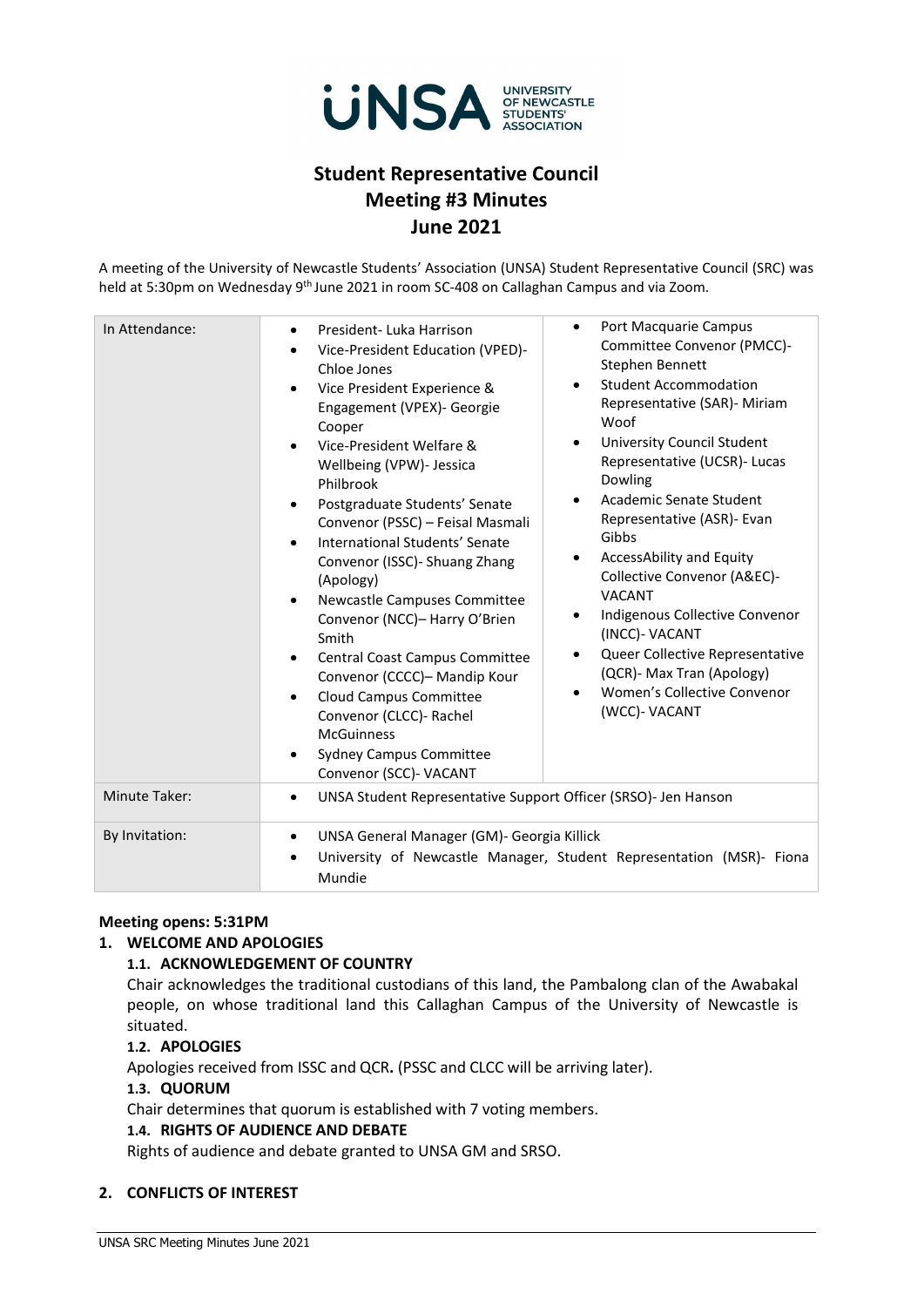

The chair calls on the Student Representative Council (SRC) to declare any previously undisclosed conflicts of interest relevant to today's agenda.

None are declared.

# **3. CONFIRMATION OF MINUTES FROM THE PREVIOUS MEETING**

Motion: To confirm minutes from the previous meeting. Moved by: VPEx Seconded: SAR In Favour: 6 Opposed: 0 Abstained: 0 Motion carried.

# **4. ACTION ITEMS FROM THE PREVIOUS MEETING**

| <b>ACTION</b>                                                                                                                 | <b>ASSIGNED TO</b>                                   | <b>STATUS</b>      |
|-------------------------------------------------------------------------------------------------------------------------------|------------------------------------------------------|--------------------|
| Follow up with two missing reports from SCCC & PMCCC.                                                                         | <b>SRSO</b>                                          | In Progress        |
| Send out Funding proposal template.                                                                                           | <b>SRSO</b>                                          | Complete           |
| Think of a potential project and funding proposal over the next<br>two months before SRC meeting #3 on June 2 <sup>nd</sup> . | All                                                  |                    |
| Bring election working group recommendations to the UNSA<br>Board for approval.                                               | SRSO                                                 | In Progress.       |
| Contact IFS Operations Officer to identify potential campaign<br>zones for future UNSA elections.                             | GM                                                   |                    |
| Update members on status of student payments and AGM date.                                                                    | GM                                                   | Agenda item 7.1    |
| Enact the Collectives Framework with discussed amendment.                                                                     | VPW, GM                                              | Complete           |
| Draft Terms of Reference for the Parents and Carers Collective.<br>(POCO?)                                                    | VPW, SRSO, Manager,<br><b>Student Representation</b> | In Progress        |
| Send feedback on TOR to SRSO.                                                                                                 | All                                                  | Complete           |
| Plan and execute UNSA Staff and SRC paint and sip bonding                                                                     | <b>SRSO</b>                                          | Agenda item        |
| session to be held after AGM.                                                                                                 |                                                      | $7.1.1$ ., pending |
|                                                                                                                               |                                                      | AGM date           |
| Work towards individual goals and report on progress in next<br>SRC meeting report.                                           | All                                                  | Agenda item 7.4    |

# **5. REPORTS** (located in Dropbox folder 4)

- **5.1. President**
- **5.2. VP Education**
- **5.3. VP Experience and Engagement**
- **5.4. VP Welfare and Wellbeing**  Disability collective is now going to be called AccessAbility and Equity Collective (A&E Collective), as approved in the last board meeting.
- **5.5. Postgraduate Students' Senate Convenor**
- **5.6. International Students' Senate Convenor**
- **5.7. Newcastle Campuses Committee Convenor**
- **5.8. Central Coast Campus Committee Convenor**
- **5.9. Port Macquarie Campus Committee Convenor**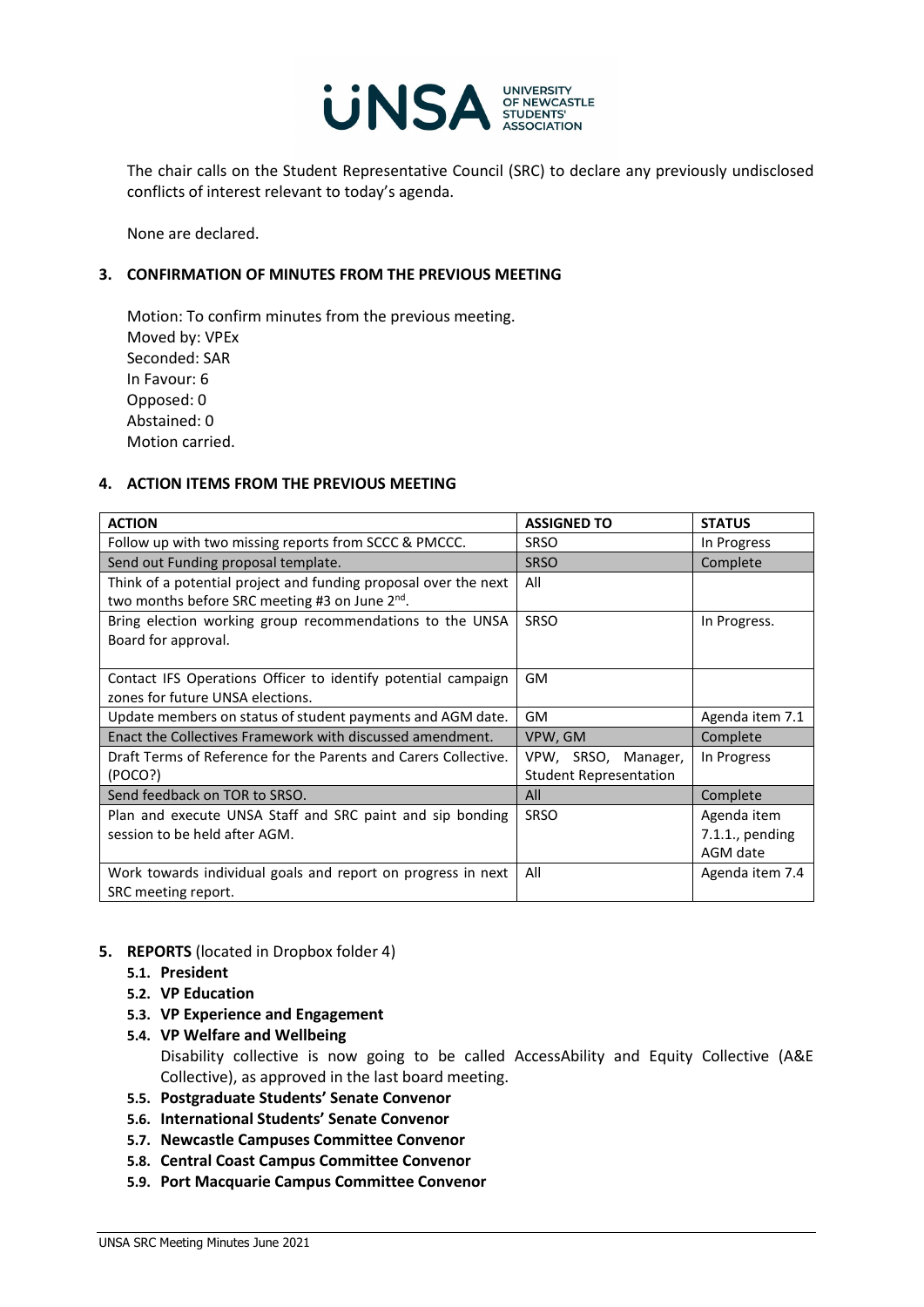

PMCCC gives a verbal update on the situation at Port Macquarie Campus. Currently the campus is losing services and amenities. Very limited resources especially evident in the library. There are only 2 computers and gates are often locked. What would be most helpful for students would be to explore reinstatement of library hours for the remainder of the year. However, the library is run by TAFE and not the University of Newcastle.

- **5.10.Sydney Campus Committee Convenor** n/a
- **5.11.Cloud Campus Committee Convenor**
- **5.12.Student Accommodation Representative**
- **5.13.University Council Student Representative**
- **5.14.Academic Senate Student Representative**
- **5.15.Accessibility and Equity Collective Convenor** n/a
- **5.16.Indigenous Collective Convenor** n/a
- **5.17.Queer Collective Convenor**
- **5.18.Women's Collective Convenor** n/a

Motion: to accept the SRC reports. Moved by: President Seconded: SAR In favour: 6 Opposed: 0 Abstained: 0 Motion carried.

#### **6. GENERAL BUSINESS & FUNDING REQUESTS**

#### **6.1. UPDATE FROM MANAGER, STUDENT REPRESENTATION** 6PM

# **6.1.1. KEY CONTACTS FOR EACH SRC POSITION**

MSR has identified key university stakeholders for each SRC member to meet with periodically throughout the year. Best practice would be to organise a series of regular meetings with students and senior managers to facilitate relationship building between UNSA student reps and university staff. Sometimes 1-on-1 meetings are suitable; other times it is best to attend with a buddy relevant to the issue at hand. Senior management appreciate the chance to speak to students because they don't get it often.

MSR suggests some tips for meeting with key university stakeholders:

- Get meetings locked in as soon as possible.
- Always be prepared:
	- o Let the person know in advance what the meeting will be about by preparing an agenda or dot points/talking points.
	- $\circ$  This goes both ways, if someone asks to meet with you without a clear objective, ask.
	- o If the meeting is to cover something controversial, let the person know in advance.
- Do your research:
	- o Talk to other students, don't just demonstrate your opinion. Be a collective voice for the cohort of students your position is representing. (Each SRC member represents a particular cohort, aside from VPEd and two ex-officio members: UCSR and ASR).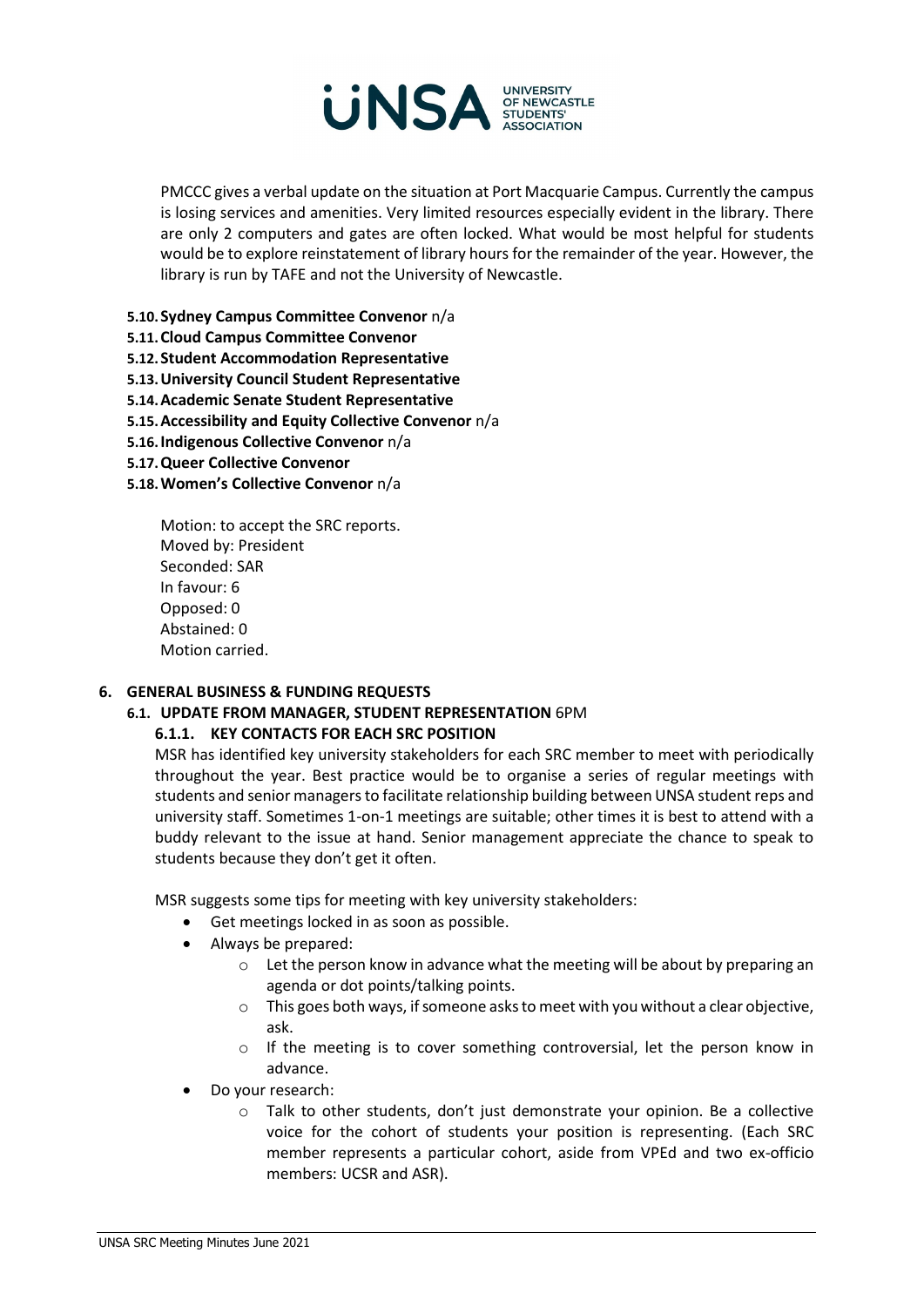

- If you are going to a meeting with senior executives of the university, it can be helpful to use benchmarking according to other universities.
- If something is going well (initiatives, services, projects etc.), let them know.
- If there is something specific you would like to raise to the university, ask GM or MSR and they can direct to the best person o contact.
- Tone: it doesn't have to be incredibly formal; these meetings can be professional yet also informal.
- These meetings are strategic! It is a great for student reps to work on professional development and networking.
	- o Even when student reps end term and new rep begins, the relationship has been established already and can carry on.
- Don't waste time or opportunity; it will help each cohort greatly if the meetings are constructive.
- Keep in mind that these relationships may be in flux for a while as the university undergoes the restructuring process.

This document is only a starting point for now and will be added to throughout the year. At the end of the year, these key contacts will be incorporated into the SRC handover.

# **6.2. SRC ELECTION RULE AMENDMENT**

This amendment resulted from the election working group meetings facilitated by MSR. The amendment increases word count in candidate statements (although the word count is still limited by the online voting platform).

Motion: To accept the Election Rule Amendment. Moved by: VPEx Seconded: SAR In Favour: 6 Opposed: 0 Abstained: 0 Motion Carried.

# **6.3. AMENDMENTS TO SRC TERMS OF REFERENCE**

**6.3.1. STUDENT ACCOMMODATION REPRESENTATIVE POSITION DESCRIPTION** 5:40pm SAR and GM leave room.

Members discuss the PD and related changes to SRC TOR. Members agree that the PD may need to be adjusted slightly again to accommodate for whichever committees SAR will sit on. Once this is decided, PD will also need to be edited to adjust the time commitment and responsibilities accordingly.

Motion: To accept the SAR PD draft and changes to the SRC TOR. Moved by: VPEd Seconded: VPEx In Favour: 5 Opposed: 0 Abstained: 0 Motion Carried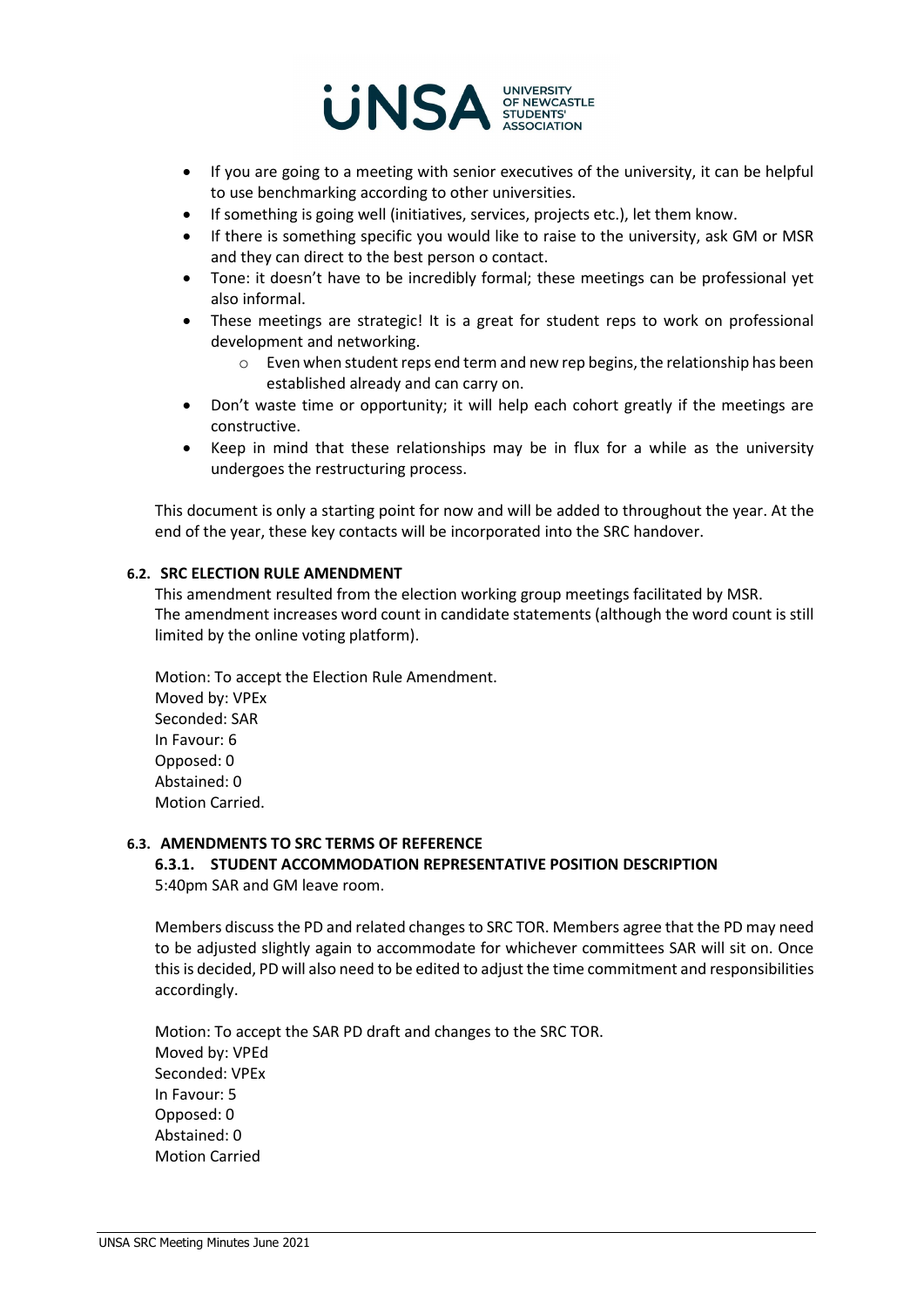

5:46 SAR and GM re-enter room.

Motion: Amendments to the SRC TOR should be edited to match PD with A&E collective amendment. Moved by: President Seconded: VPEd In favour: 5 Motion Carried.

# **6.3.2. SRC CIRCULAR RESOLUTIONS/FLYING MINUTES.**

VPW explains what circular resolutions are and how they are used. Circular Resolutions provide the opportunity for items that are non-contentious to be passed via email. The voting must be unanimous to pass. GM explains that this will be called '*flying minutes*' instead of '*circular resolutions*' (which reserved for boards).

Members discuss possibilities for flying minutes such as funding proposals. GM explains that yes this would be possible after UNSA draws up the policy.

# **6.4. UNSA CLUBS MERCHANDISE**

Lots of UNSA clubs are wanting to purchase merchandise/apparel. UNSA has some funding left over and could potentially allocate \$500 per club. UNSA website has just been updated for the sale of merchandise.

5:51pm PSSC enters room.

Members ask questions regarding what vendors and pricing and are being employed. GM answers that UNSA has a range of providers that students can choose (vetted by UNSA) to order from. This initiative could help build awareness and generate uptake in clubs membership on campus. Members ask how UNSA can ensure equitability with clubs of different sizes and membership fees. GM answers that merchandise can be given to each club equally and saved for future years.

5:54 CLCC enters room.

GM explains that merchandise requests will have to be approved by UNSA from a branding and cost perspective.

Motion in principle can be passed via flying minutes (once the flying minutes policy is written) to accept the clubs merchandise proposal for up to \$500 per club on request for branded apparel. (Pending a guidelines document).

# **6.5. YOGA MATS PROPOSAL**

VPW and VPEx speak to the proposal for UNSA to purchase YOGA mats to be used for weekly yoga sessions. GM asks can they be cleaned to prevent infection. Members answer yes, they can be disinfected easily, however BYO mat is always going to be encouraged. The UNSA mats could be used for other events as well. There are two options for yoga mats in the proposal. The first option is for 6 higher quality yoga mats with free shipping for a total of \$299.94. Alternatively, the second option is a lower cost, lower quality option of 6 mats for a total of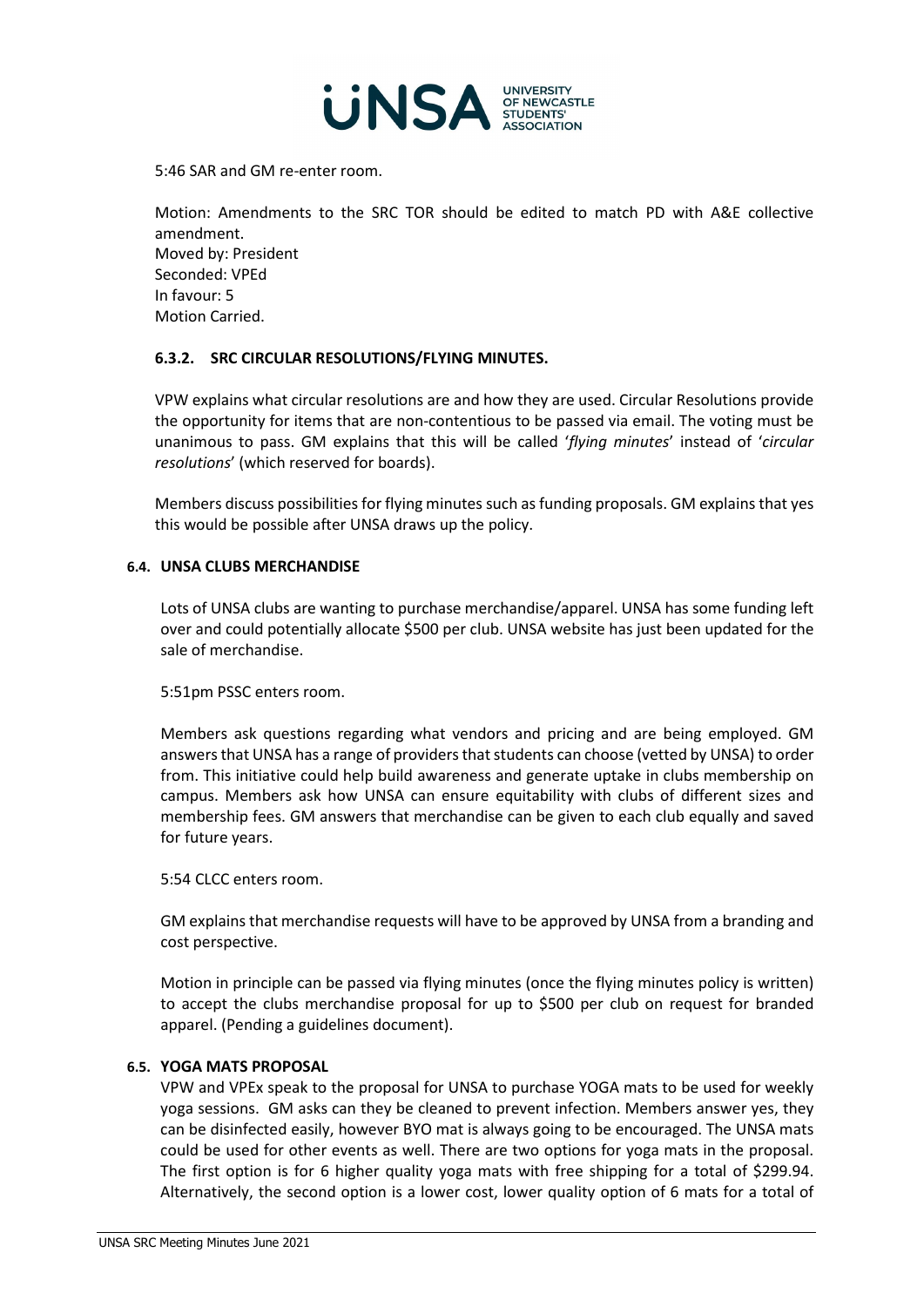

\$150. Members discuss and are in support of the motion for 12 higher quality mats at a cost of \$600.

Motion: to approve the proposal and purchase 12 higher quality mats at a cost of \$600. Moved by VPEx Seconded by VPW. In Favour: 7 Opposed: 0 Abstained: 0 Motion Carried.

# **6.6. SENSORY OBJECTS PROPOSAL**

VPW speaks to the proposal to add sensory objects to the mental health sensory space. CLCC adds that a wobble chair could be an additional item for consideration to provide to students who have ADHD, sensory conditions and/or are neurodiverse. Members discuss the proposal and agree that a second set would be beneficial to have at the Ourimbah campus.

Motion: To approve the proposal, with the amendment to double the amount ordered to allocate a set to the Ourimbah campus.

Moved by: VPW Seconded: SAR In Favour: 8 Opposed: 0 Abstained: 0 Motion Carried.

### **6.7. PICNIC RUGS PROPOSAL**

VPW speaks to the proposal to add picnic rugs to UNSA's bank of items that clubs, and students can use. Could be used for the scheduled semester 2 teddy bear picnic (which will include trauma teddys and blood drive). At present UNSA has approx. 20 picnic blankets stored at Ourimbah and Callaghan. However, members agree regarding the need for additional picnic rugs. GM suggests reaching out to a bulk supplier to order around 50 large, round picnic rugs.

6:22pm NCC leaves room.

Members would like to add picnic blankets to Port Macquarie campus.

6:25pm NCC re-enters room.

This item to be tabled for now while SRC/VPW research (potentially) indigenous artistdesigned, sustainable, high-quality picnic rugs for bulk order. To be considered in the next SRC meeting.

#### **6.8. APPOINTMENT OF CHANCELLOR**

President and University Council Student Representative speak on the appointment of the new University of Newcastle Chancellor.

UCSR is seeking feedback from UNSA and individual students on the appointment to bring to council meeting on Friday. Chancellor's experience in the private sector does not align with the university strategic plan and university commitment to sustainability. In addition, it does not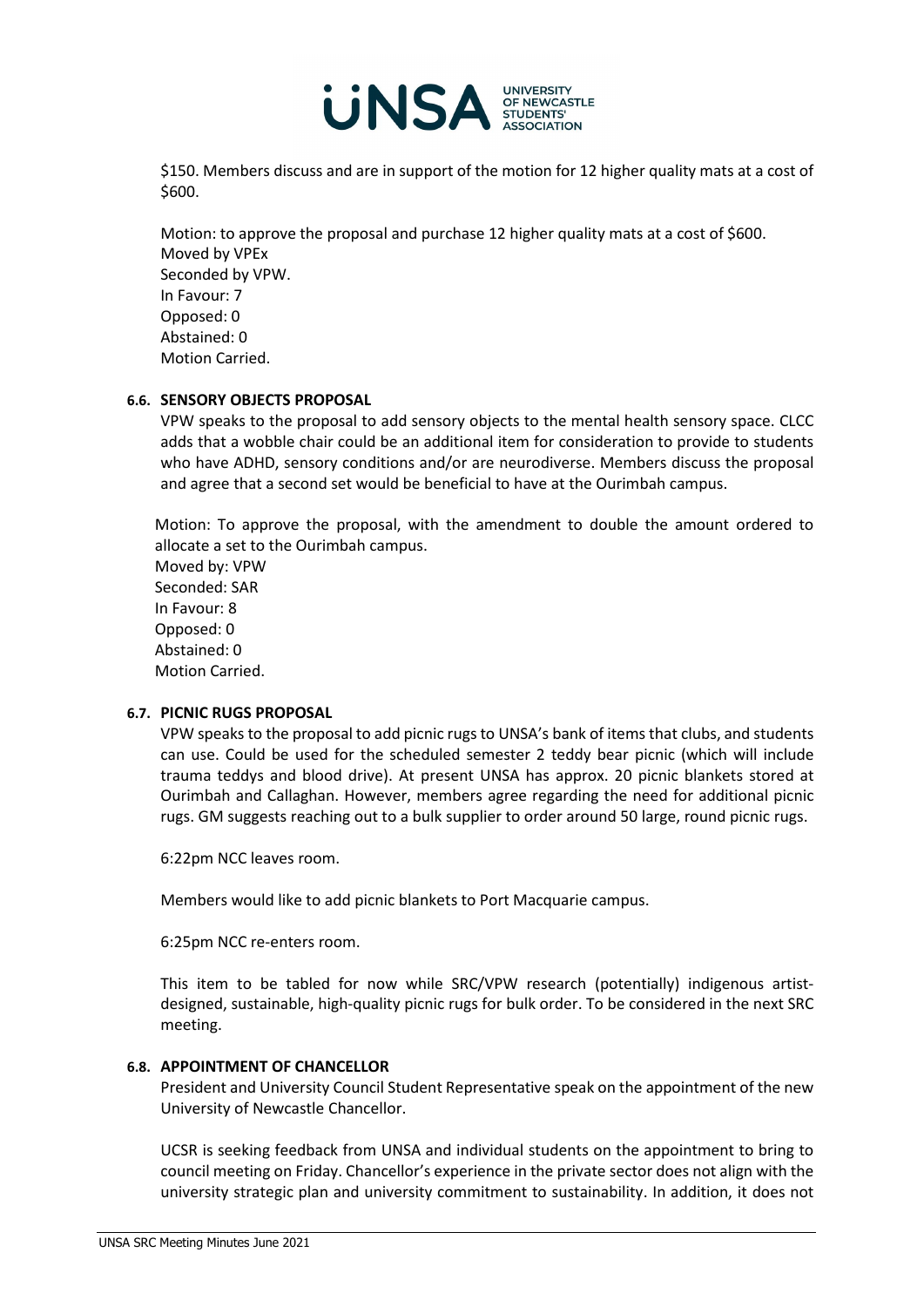

align with UON's recent ranking as #1 university in Australia for progress towards the UN Sustainable Development Goals.

Members discuss concerns around the impact of this decision on the university's international standing and itsimpact on various university degrees, such as environmental science. Members bring up concerns regarding the Chancellor's background in politics, as the university and UNSA are apolitical organisations. Members discuss the process for filling the chancellor position listed on the University website. Members express concern with the lack of student consultation and would like to know more about the selection criteria, justification, and/or reasoning behind the appointment of the Chancellor.

Motion: for UNSA President to write a statement to university council on behalf of UNSA requesting University Council to reconsider the appointment. And that UNSA will not endorse the appointment unless certain conditions are met.

Moved by: President Seconded: SAR. In favour: 8. Opposed: Abstained: NCCC Motion carried.

Motion 1: for UNSA conduct a survey/organise a meeting with students regarding the appointment to obtain student feedback.

Motion 2: Coordinate student consultation sessions if the appointment moves ahead. Moved by President Seconded by: NCCC In favour: 7 Abstained: 0 Opposed: 0 Motion Carried.

# **6.9. UNIVERSITY RESTRUCTURE.**

GM explains to students that the university restructure is moving ahead. Latest divisional papers have been released and, likely clubs management will be coming under UNSA as well as a lot of functions in the events and activities space. The academic paper is set to be released tomorrow ( $10<sup>th</sup>$  of June).

Members discuss feedback on the latest papers, specifically in the student welfare and wellbeing team and the impact on student clubs not affiliated with UNSA. Members ask questions regarding key university staff members whom UNSA relies heavily on. Most importantly, the current Deputy Returning Officer will not be continuing and a new one will need to be appointed.

#### **7. MATTERS FOR NOTING & GENERAL QUESTIONS**

# **7.1. UPDATE ON STATUS OF STUDENT PAYMENTS AND AGM DATE.**

# **7.1.1. PROPOSED DATE FOR TEAM BONDING SESSION (SRC AND UNSA STAFF)**

Members discuss tentative AGM date for Midday/Midmorning on Thursday  $12<sup>th</sup>$  August (Week 4) at Local Connections.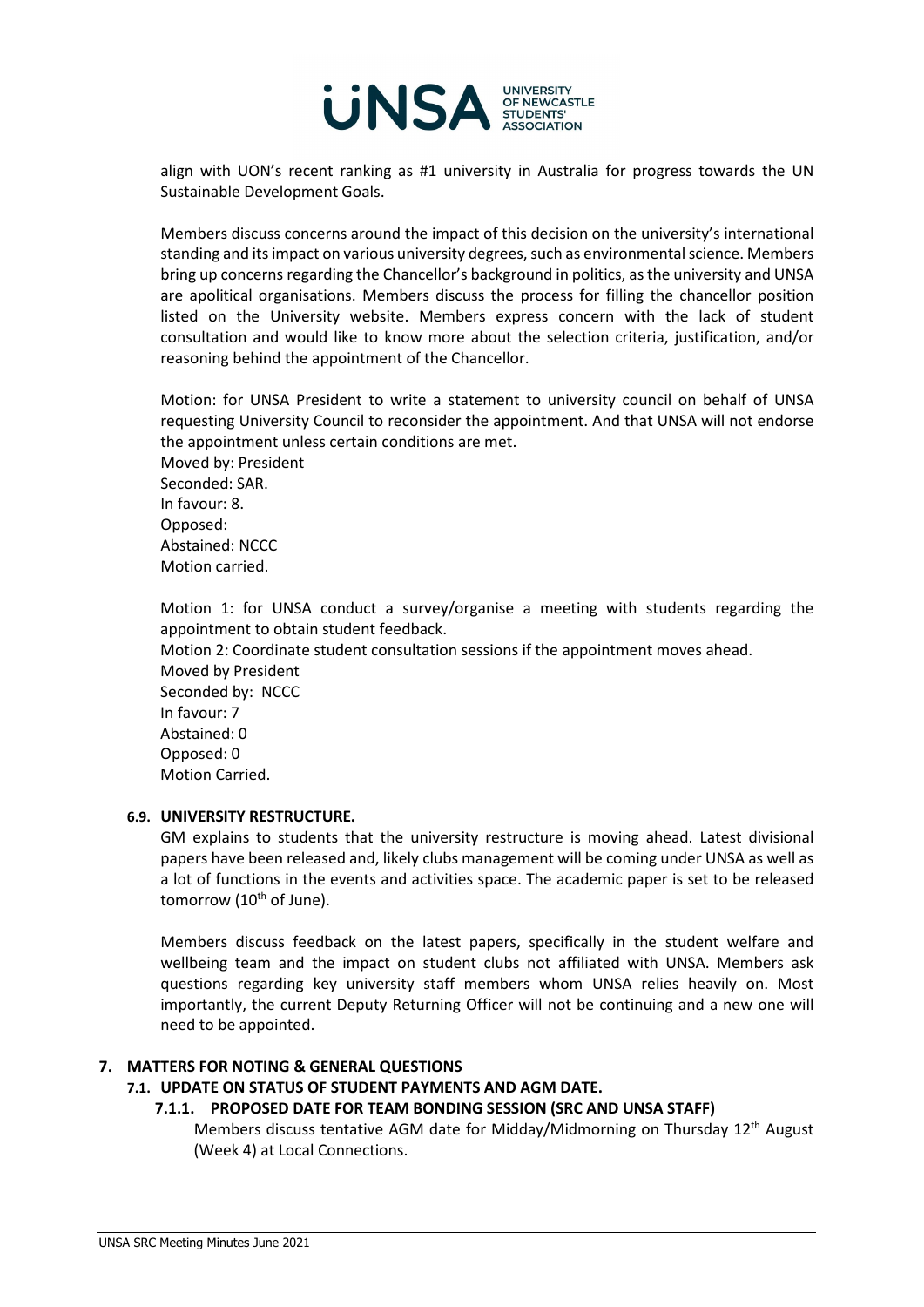

Motion: to tentatively set the AGM for Thursday12th August (midday) at Local Connections. Moved By: President Seconded: VPEd In Favour: 7 Opposed: 0 Abstained: 0

GM explains the status of student payments: semester 1 will be paid as an honorarium via deed of release. The UNSA Board has voted that Semester 2 payments will be carried out using an employment contract. (SAR and VPEx will receive pro rata payments for 2020 roles on the SRC). Members ask for Timeline: deeds of release available on approximately Friday 11<sup>th</sup> June. GM will reach out to each SRC member regarding their payment.

Regarding team bonding session, SRSO will send out a doodle poll with proposed dates and times.

# **7.2. SRC RESOURCES**

# **7.2.1. GUIDE TO COMPLETING SRC FUNDING PROPOSALS**

- Funding proposal expenditure must fall under *direct service provision*.
	- o This means catering/food, workshops, events/activities. Think: art, sports, music, dance etc. (UNSA merchandise is typically reserved for special occasions such as O-Week).
	- o E.g., a picnic, a BBQ, a painting workshop, a yoga workshop, a dance class, etc.
- Funding should be aimed at *serving students* (either broadly or specific to your portfolio).
- You can collaborate with other SRC Representatives if you choose, especially if the funding proposal idea overlaps two or more portfolio areas or campuses.
- Risk assessments will be done by staff.
- Minimum 3 weeks lead time.
- Reach out to UNSA staff for guidance on scheduling.

# **7.3. SELF-DEFENCE WORKSHOPS**

VPW speaks to her self-defence workshops proposals. VPW wants to advocate for after-hours programs, access to key resources, and promotion of fitness, safety, security, and empowerment. VPW is still in process of getting quotes from vendors at approximately \$250- 300 per session. Approximately 10 sessions, 1 per week. Variety of martial arts instructors (female, male). Could also run women-only classes, 15-20 students per session.

Members are in support of this initiative. To be discussed in the next SRC meeting.

# **7.4. SRC GOALS AND PROGRESS UPDATE**

- 7.4.1.Collective SRC goal(s)
- 7.4.2.Individual SRC goal(s)

In the interests of time, SRSO will email members regarding SMART goals for semester 2 and progress plan.

# **8. MEETING FINALISATION**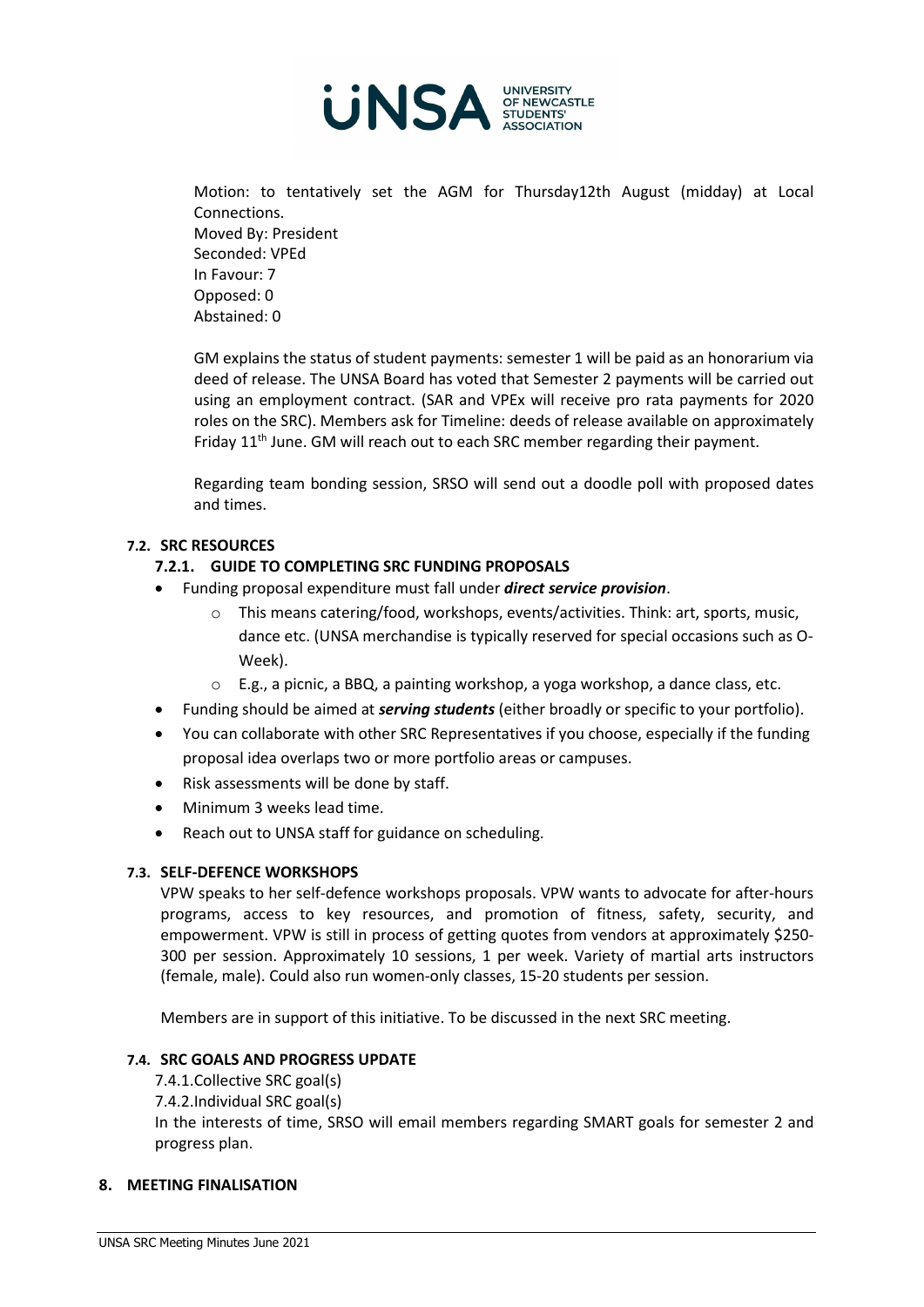

### **8.1. Review actions to be taken**

| <b>ACTION</b>                                                                                                                 | <b>ASSIGNED TO</b>    | <b>STATUS</b>     |
|-------------------------------------------------------------------------------------------------------------------------------|-----------------------|-------------------|
| Think of a potential project and funding proposal over the next                                                               | All                   | Carried over from |
| two months before SRC meeting #3 on June 2nd.                                                                                 |                       | last meeting.     |
|                                                                                                                               |                       | Currently in      |
|                                                                                                                               |                       | progress          |
| Contact IFS Operations Officer to identify potential campaign                                                                 | GM                    | Carried over from |
| zones for future UNSA elections.                                                                                              |                       | last meeting.     |
|                                                                                                                               |                       | Currently in      |
|                                                                                                                               |                       | progress          |
| Reach out to Dean of Regional Campuses to explore possibility of                                                              | GM.                   |                   |
| extending library hours for Port Macquarie students.                                                                          |                       |                   |
| Coordinate an UNSA trip to Port Macquarie for semester 2. Picnic.                                                             | GM, SRSO, PMCCC       |                   |
| Incorporate SRC Key Contacts into SRC handover documents at                                                                   | SRSO, All             |                   |
| the end of each year.                                                                                                         |                       |                   |
| Adjust SAR PD slightly to accommodate for whichever committees                                                                | GM, SRSO.             |                   |
| SAR will sit on. Also adjust the time commitment and                                                                          |                       |                   |
| responsibilities accordingly.                                                                                                 |                       |                   |
| Amendments to the SRC TOR should be edited to match PD with                                                                   | SRSO, VPW             |                   |
| A&E collective amendment.                                                                                                     |                       |                   |
| Draft SRC Flying Minutes Policy and bring to the next SRC meeting.                                                            | GM, SRSO.             |                   |
| Clubs Merchandise Proposal to be sent out to SRC via flying                                                                   | SRSO                  |                   |
| minutes (once the flying minutes policy is written) to allocate up                                                            |                       |                   |
| to \$500 per club on request for branded apparel (pending clubs                                                               |                       |                   |
| merchandise guidelines document).                                                                                             |                       |                   |
| Draft Clubs Merchandise guidelines document.                                                                                  | SRSO,<br>Clubs        |                   |
|                                                                                                                               | Support Officer       |                   |
| Purchase 12 higher quality mats at a cost of \$600, as outlined in                                                            | VPW, VPEx, GM.        |                   |
| the UNSA Yoga Mats Proposal.                                                                                                  |                       |                   |
| To approve the Sensory Objects Proposal, with the amendment to<br>double the amount ordered to allocate a set to the Ourimbah | VPW, GM               |                   |
|                                                                                                                               |                       |                   |
| campus.<br>Send information on wobble chairs to SRSO.                                                                         | <b>CLCC</b>           |                   |
| Bring wobble chair information to the next SRC meeting to be                                                                  | SRSO                  |                   |
| considered as additional sensory resources for students.                                                                      |                       |                   |
| Research (potentially) indigenous artist-designed, sustainable,                                                               | <b>VPW</b>            |                   |
| high quality picnic rugs for bulk order. To be considered in the next                                                         |                       |                   |
| SRC meeting. (With provision to add some picnic rugs to Port                                                                  |                       |                   |
| Macquarie campus while it is still open)                                                                                      |                       |                   |
| Send information re: indigenous-designed, sustainable                                                                         | GM                    |                   |
| picnic rugs to VPW.                                                                                                           |                       |                   |
| Coordinate date/time for UNSA picnic to Port Macquarie Campus                                                                 | SRSO, PMCC            |                   |
| Write a statement to University Council on behalf of UNSA                                                                     | President             |                   |
| reconsideration<br>requesting<br>regarding<br>the<br>Chancellor                                                               |                       |                   |
| appointment. Including that UNSA will not endorse the                                                                         |                       |                   |
| appointment unless certain conditions are met.                                                                                |                       |                   |
| Chancellor<br>obtain student feedback regarding<br>the<br>To                                                                  | Online<br>Experience  |                   |
| appointment:                                                                                                                  | and<br>Engagement     |                   |
| Conduct a survey regarding the Chancellor appointment<br>$\bullet$                                                            | Officer               |                   |
| Organise a meeting with students                                                                                              | President             |                   |
| Coordinate student consultation<br>sessions, if the                                                                           | <b>UNSA</b><br>staff, |                   |
| appointment moves ahead,                                                                                                      | President.            |                   |